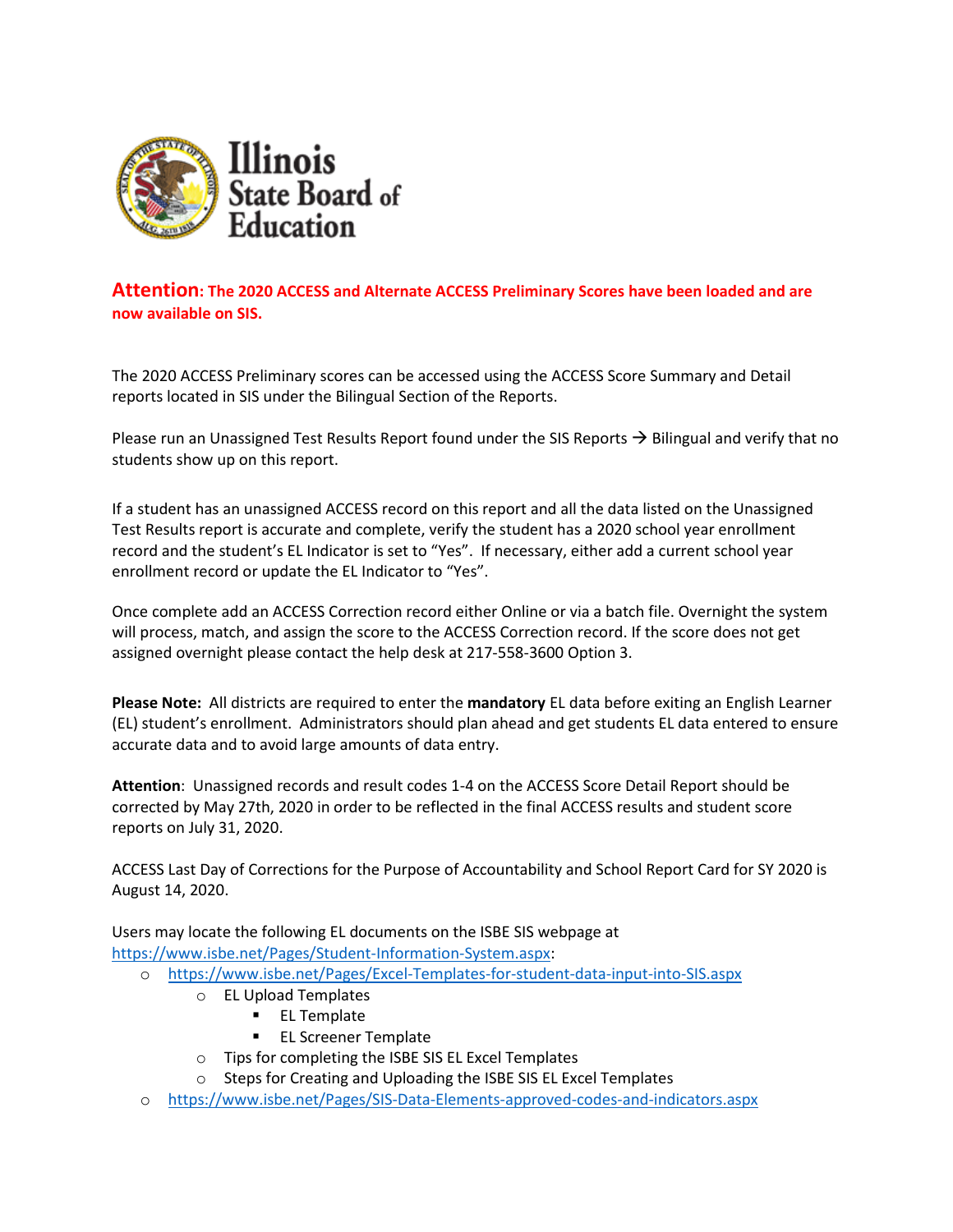o ISBE SIS EL Data Elements and Validations

### **Checking your Data:**

Examine both Summary and Detail ACCESS Score Reports for errors and missing students.

### **ACCESS Score Summary Report:**

Check the total students tested and compare this count to the count of students you know took the test in your school or district. A student that tested in your district needs to be on your ACCESS file in order for their scores to be posted. If an ACCESS score cannot be initially matched by the system to the SIS student record (such as if the test label could not be read correctly), the related ACCESS test score will initially appear unassigned. Proceeding through the ACCESS Correction process will allow the system to match the record and include it in the ACCESS Correction file that will be sent to the vendor.

Once you have added missing students to your report, contact the ISBE Help Desk at 217-558-3600, Option 3 to have their scores moved to your district.

### **ACCESS Score Detail Report:**

If a student has no score and/or is not included on your Unassigned Test Results Report, but you know they tested, contact the ISBE Help Desk so the score can be located.

If a student did NOT test in your district, please provide the reason code in your ACCESS Correction file or use the ACCESS Correction online functionality in SIS. Contact the ISBE Help Desk for any additional assistance.

#### **FAQs:**

## **How do I find out if I have students with scores that are on my districts unassigned list, and how do I match these students to their scores?**

- 1. Login to SIS via IWAS.
- 2. Click Reports on the SIS Home Page.
- 3. Click on the Plus Sign (+) next to Bilingual to expand the selection.
- 4. Click on Unassigned Test Results (under the Detail section),
- 5. Click on Create PDF Report to display report.
- 6. If students are listed on the report, identify if they belong to your district.
- 7. Add or update students that belong to your district in your ACCESS Correction file.
- 8. Wait overnight to allow our matching process to run to attach your students to their scores.
- 9. The following day if the students still appear on the Unassigned Test Results, call the ISBE Help Desk at 217-558-3600, Option 3 and we will help assign the remaining scores to the students' records.

## **How do I verify the ACCESS information for my district in SIS?**

View the ACCESS Score Detail Report in SIS.

- 1. Login to SIS via IWAS.
- 2. Click on Reports on the SIS Home Page.
- 3. Click the Plus Sign (+) next to Bilingual to expand the selection.
- 4. Select the ACCESS Scores Detail Report.
- 5. Select Report Criteria (Click the Sort By dropdown and choose Error).